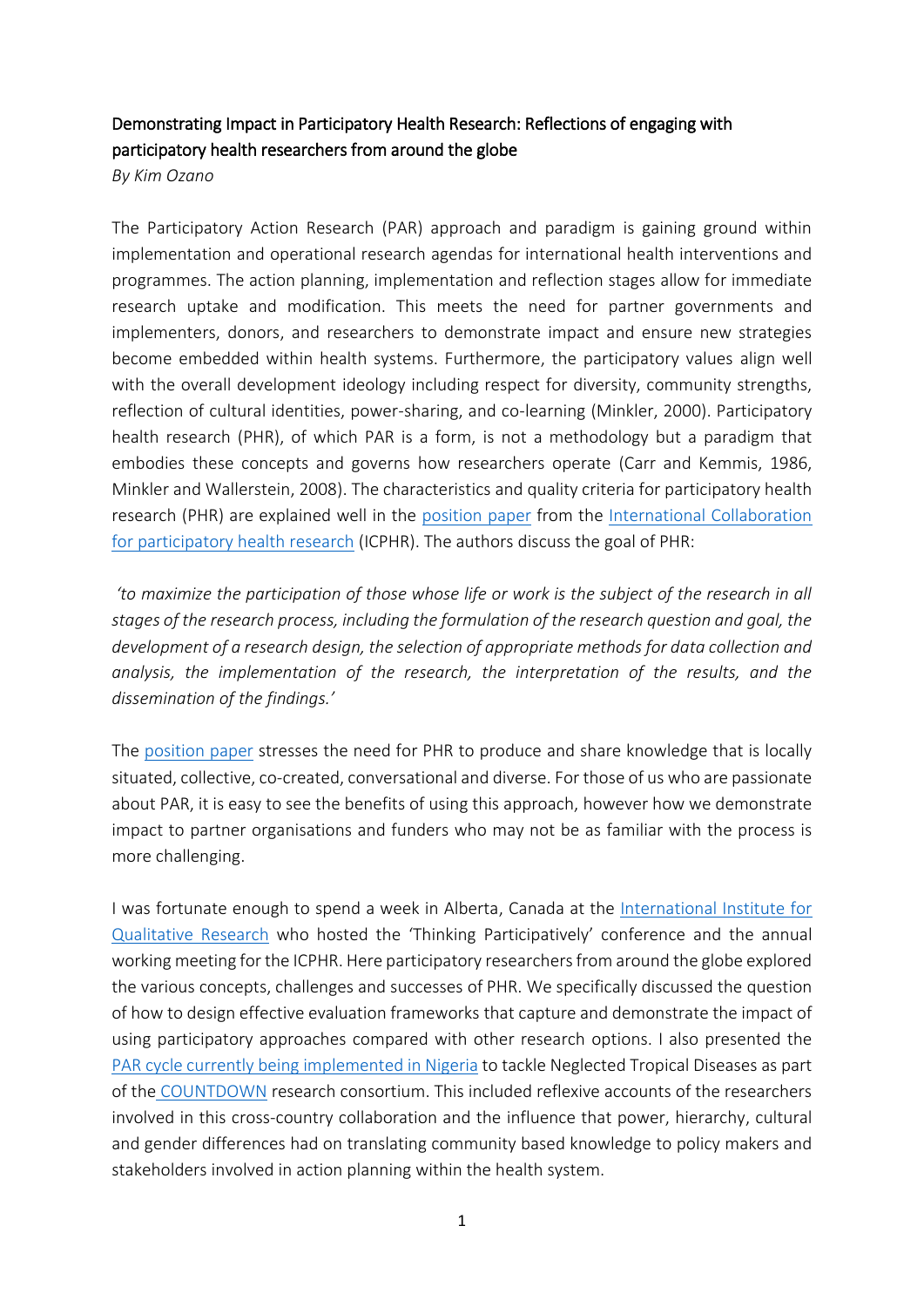One of the key realisations from the week was that while our overall aim in Nigeria is to increase community engagement with the NTD programme, the PAR process is being used to strengthen health system capacity to critically look at programme implementation from the perspective of the community and community level health implementers so that it is more responsive to their needs and contexts. We used a wide range of participatory methods to capture voices from the community but the community context is continually changing, therefore as researchers we need to support health systems to be able to listen to communities and respond to these changes by annually reflecting on programme implementation and initiating change from within. The PAR process will be key to challenging hierarchy in Nigeria, so that a bottom up approach may be applied and that solutions posed by the community may be integrated in action planning every year. In addition, we as a consortium need to demonstrate the micro changes that will lead to this transformation (see quote below as an example) and to provide an evidence trail of impact for funders and partners. We need to show how using a PAR approach adds value to the project and how successful partnerships and collaborations strengthen outcomes. Using existing models that have been validated in a variety of contexts may help. The [Community Based Participatory Research Conceptual Model](https://www.hindawi.com/journals/bmri/2018/7281405/cta/) is one example of this (Oetzel et al., 2018). For tools and resources associated with the CBPR model, see [Engage for Equity.](https://cpr.unm.edu/research-projects/cbpr-project/index.html)

## Dr Oluwatosin Adekeye, COUNTDOWN Social Science Research Lead in Nigeria speaking about the PAR process during a reflexivity session



they go back and share experiences…even with their superiors at the implementation level, a lot of information exchange has occurred. A lot of people have heard things differently and they are willing to change…somebody from the state is also coming on one of our [evaluation] trainings and he is excited, he is optimistic, you can see that it's like a snowballing or something like that, it's like the information is going from one person to another and I think if we continue to keep engaging at all levels, frequently, I think it will make the difference.'

Within the ICPHR there will soon be a position paper on Impact in PHR and this will be a good starting place for research partners to consider how they may demonstrate impact from